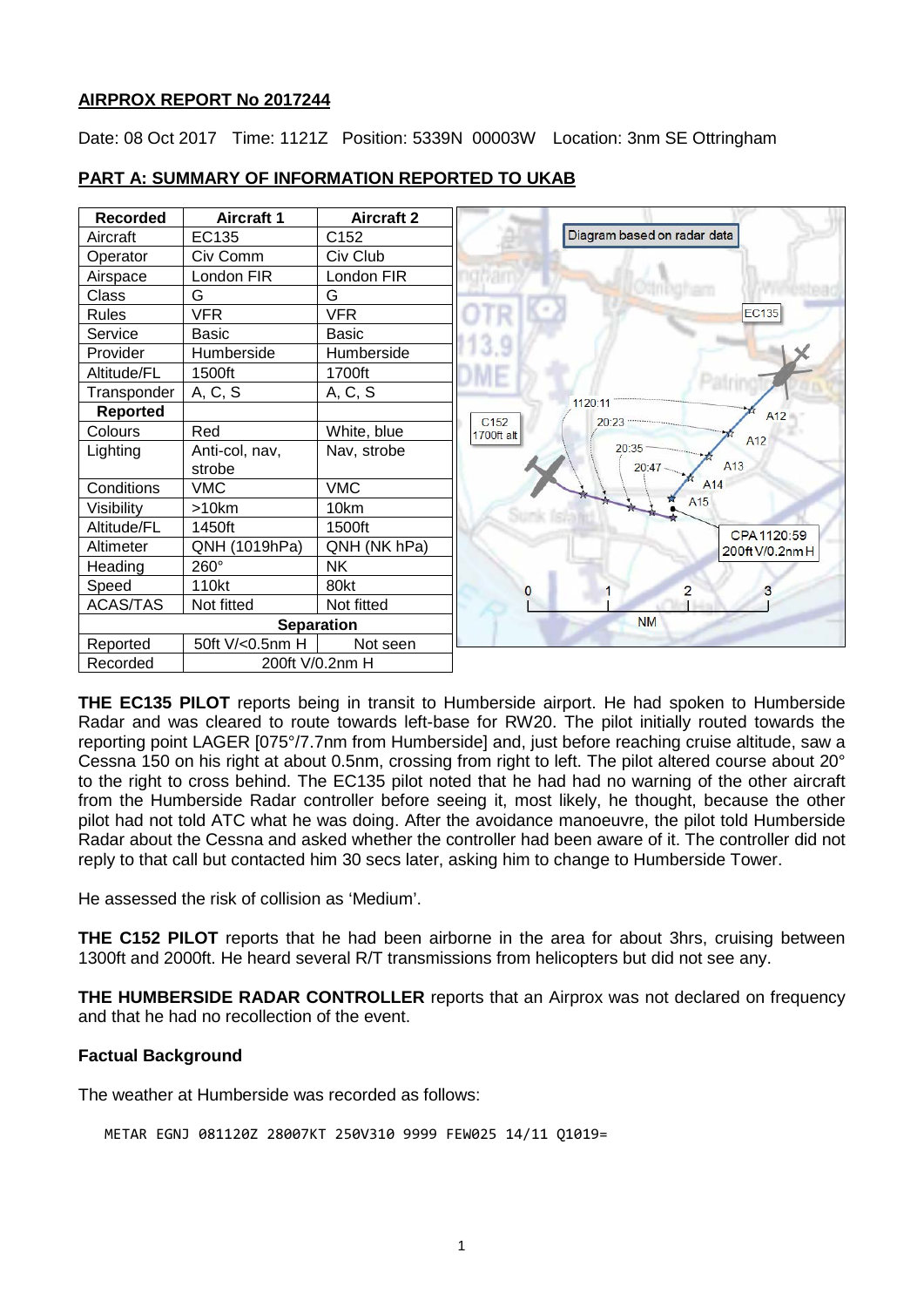## **Analysis and Investigation**

# **CAA ATSI**

Humberside Radar had been operating split positions, with Director handling inbounds and outbounds, and Radar handling all other traffic. The EC135 pilot had departed Humberside earlier, routing to the northeast to an offshore windfarm. On departure, he had been provided with a Traffic Service by Humberside Director. At 1102:40 the pilot reported that he was about to cross the coastline and requested a descent, which was approved by the controller. It is not known if the controller lost radar contact with the EC135 at any time following the aircraft's descent, but the Traffic Service was not formally terminated.

The EC135 pilot did not call again until 1115:38, Figure 1, when he advised Director that he 'was complete', was routing back to Humberside, and requested a climb to 1500ft.



Figure 1 – 1115:38. Note levels indicated are FL (system QNH 1020)

The controller approved the climb and advised that it would be a left-base join for RW20. The controller did not advise or remind the pilot as to what FIS he was providing, but the written reports from both controller and pilot stated that they both assumed that it was a Basic Service.

The C152 pilot had first called the Humberside Radar controller at 1103:20, advised that he was routing to Scarborough via Ottringham, and requested a Basic Service. The controller passed the regional pressure setting, a Basic Service was agreed, and the pilot reported being at 1800ft in response to a request by the controller. At 1110:48, the Humberside Radar controller requested the C152 pilot set the Humberside QNH and, for coordination against inbound traffic, remain not above 2000ft, to which the pilot agreed. The Humberside Radar controller was also dealing with a number of other pilots in the area, some of whom had requested to transit through the Humberside final approach area, on both easterly and westerly tracks. Others were holding, waiting to rejoin the Humberside circuit, pending the arrival of an inbound Jetstream JS41, operating under IFR and in receipt of a Deconfliction Service and being provided with vectors for an ILS approach to RW20 from the Humberside Director. The Humberside Radar controller had been dealing with other aircraft throughout this period, with nearly continuous R/T between 1117:30 and 1126:00.

CPA between the EC135 and the C152 took place at 1120:57, with the aircraft separated by 0.2nm laterally and 200ft vertically, Figure 2.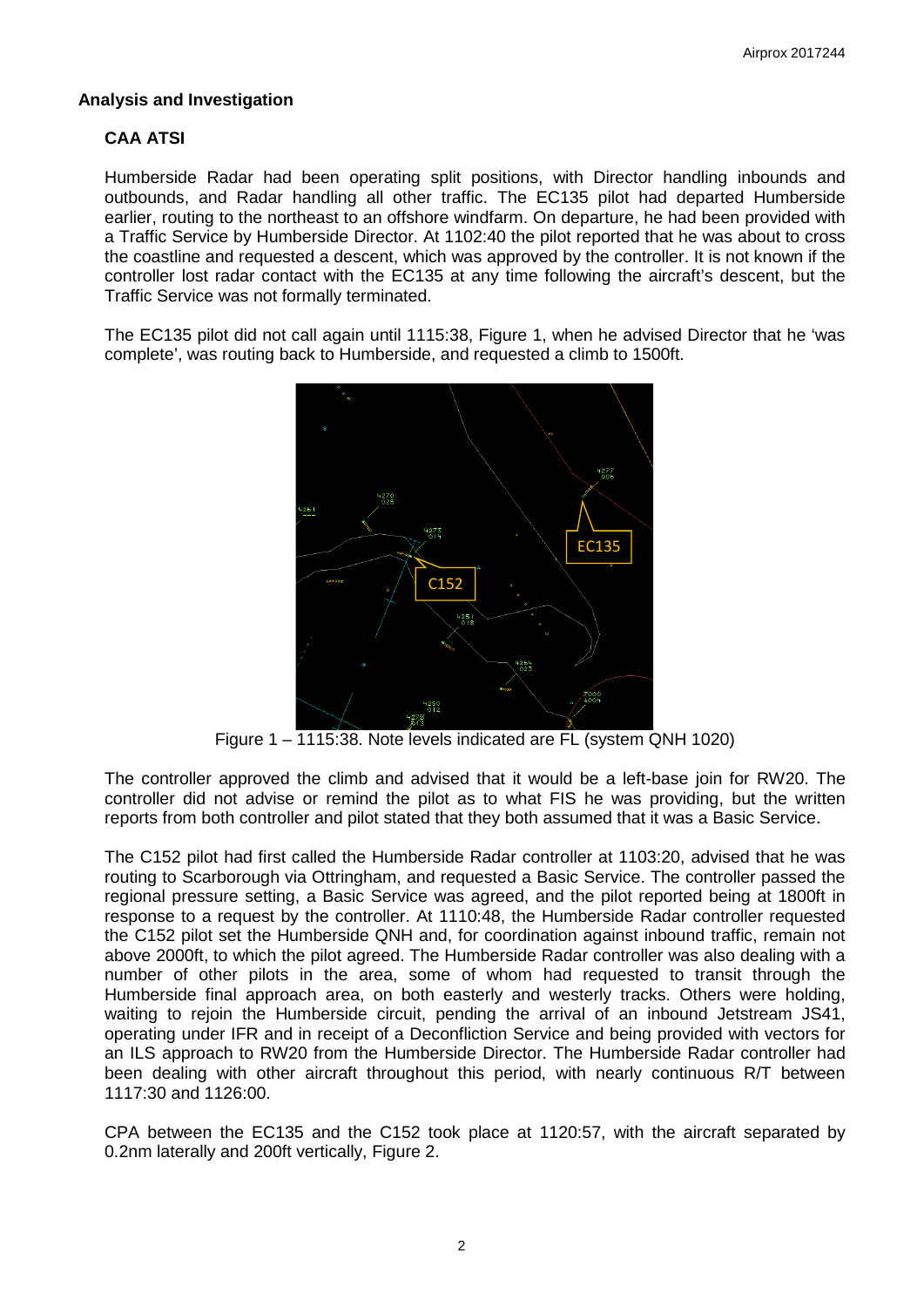

Figure 2 – 1120:57

At 1121:30, the EC135 pilot asked Director if he had been aware of the C152, which he said had crossed ahead of him at the same level, but received no reply. Both Humberside controllers were unaware that an Airprox had been reported until 9 days after the event. Neither could recall the incident and so no formal report was filed. A unit investigation was conducted however. The report concluded that as the Director had been focussed on vectoring the JS41 and no Traffic Information was passed to the EC135 pilot on the C152. It also concluded that the Radar controller did not pass Traffic Information to the C152 pilot on the EC135 due to his workload. When the EC135 pilot had asked about the C152, he had not received a reply because the Director was taking a handover of an aircraft from another unit by telephone.

The Humberside Director appeared to be concentrating on the deconfliction and sequencing of the JS41 which may have contributed to his focus continuing to be away from the EC135. With the C152 pilot under a Basic Service, the Radar controller was not required to monitor other aircraft tracks. Humberside does not operate within controlled airspace. As both aircraft were operating in Class G airspace the pilots were responsible for their own collision avoidance.

## **UKAB Secretariat**

The EC135 and C152 pilots shared an equal responsibility for collision avoidance and not to operate in such proximity to other aircraft as to create a collision hazard<sup>[1](#page-2-0)</sup>. If the incident geometry is considered as converging then the EC135 pilot was required to give way to the C15[2](#page-2-1)<sup>2</sup>.

## **Humberside Occurrence Investigation**

The [Radar] controller was providing a Basic Service to [the C152 pilot], routing from the Humber Bridge along the north bank of the river towards Spurn Point and indicating altitude 1800ft. The [Director] controller was working [the EC135 pilot] who was routing back to Humberside from a nearby windfarm and climbing to altitude 1500ft. No type of service had been agreed, but the EC135 pilot believed he was under a Basic Service. Both controllers had a high workload with [Radar] working multiple aircraft, including 4 aircraft being held off, waiting to land at Humberside. [Director] was vectoring a JS41 on a Deconfliction Service that had to be de-conflicted from multiple transiting aircraft. As a result, no Traffic Information was passed by either controller to [the C152 and EC135 pilots]. As [the EC135 pilot] approached LAGER he reported 'We have just flew past a C150 at the same altitude did you see anything?'. The [Director] controller was busy on the landline in the middle of accepting a handover and did not acknowledge the call. The

l

<span id="page-2-0"></span><sup>1</sup> SERA.3205 Proximity.

<span id="page-2-1"></span><sup>2</sup> SERA.3210 Right-of-way (c)(2) Converging.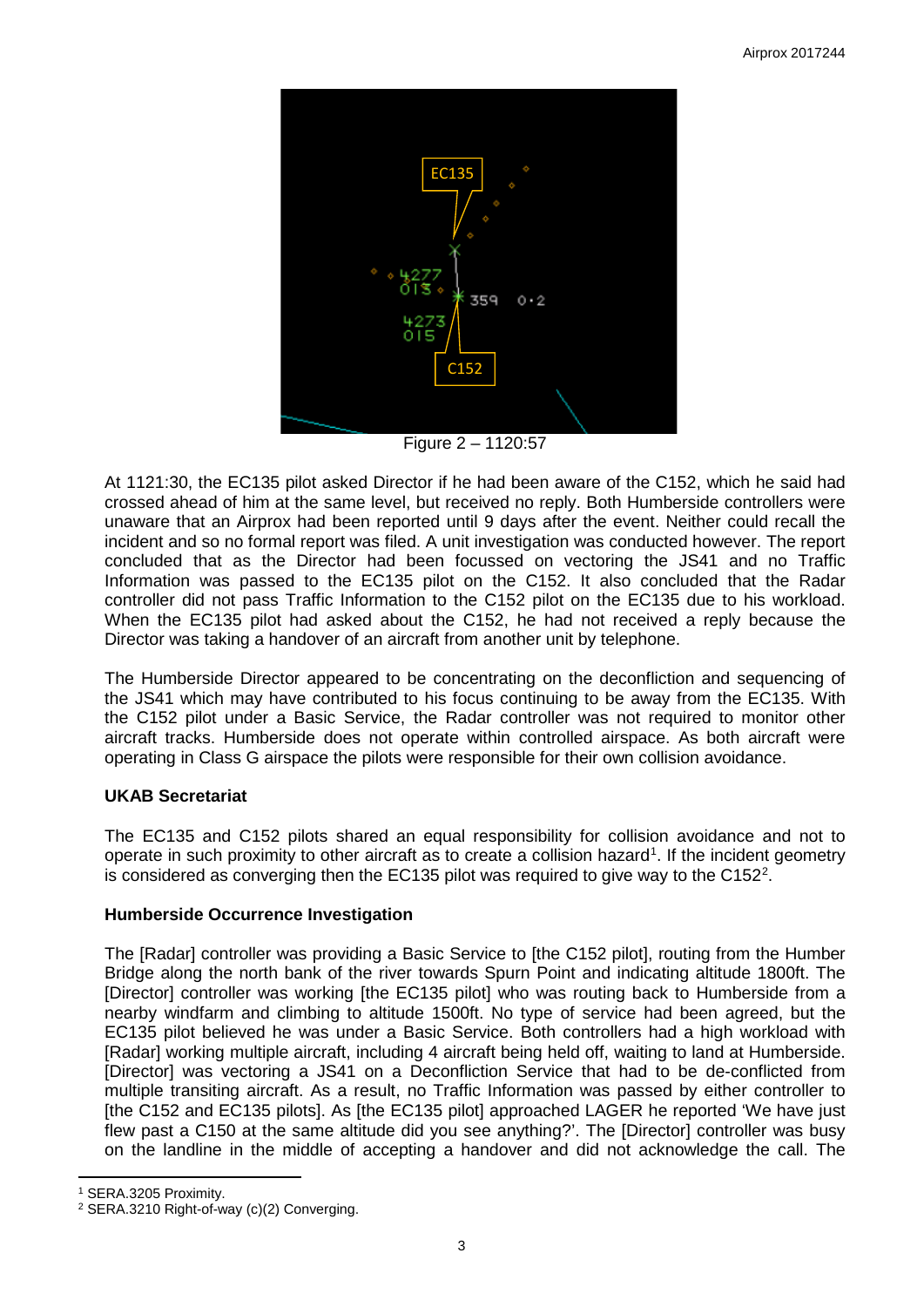EC135 pilot was transferred to the Tower frequency at point LAGER as normal and [the C152 pilot] continued on his Navex. Having been notified of the Airprox 8 days after its occurrence, the Humberside Air Traffic Services Manager then invited the [EC135 pilot] to visit the tower to view the tapes and review the incident. The pilot was under the impression that he had declared an Airprox on frequency and confirmed that he thought he was on a Basic Service. No report of a TCAS alert or Airprox was made to Humberside at the time so Humberside ATSU did not file a report.

#### **Summary**

An Airprox was reported when an EC135 and a C152 flew into proximity at 1121hrs on Sunday 8<sup>th</sup> October 2017. Both pilots were in receipt of a Basic Service from Humberside, operating under VFR in VMC.

### **PART B: SUMMARY OF THE BOARD'S DISCUSSIONS**

Information available consisted of reports from both pilots, radar photographs/video recordings, reports from the air traffic controllers involved and reports from the appropriate ATC authorities.

Members first discussed the service obtained by the EC135 pilot and noted that although he had been in receipt of a Traffic Service for his outbound leg, he had been out of radio contact with Humberside and neither pilot nor controller had re-established a service on the inbound leg of the EC135 pilot's sortie. It was apparent that the EC135 pilot had in effect been in receipt of a Basic Service but this had not been correctly established and so the level of service expected by the EC135 pilot was therefore unclear. A regional airport ATSU member from a different location (that also deals with North Sea helicopters) noted that a Traffic Service was applied by default to such helicopter traffic outbound and inbound to his airfield. Although the EC135 pilot had stated afterwards that he understood that he was under a Basic Service, members wondered whether he had to some degree assumed that he was operating under a Traffic Service and therefore was expecting Traffic Information on the C152.

For his part, the C152 pilot had been operating in the area for some time and some members wondered whether sortie duration may have adversely affected his arousal level (noting that the EC135 passed within 200ft vertically and 0.2nm laterally and the C152 pilot reported that he did not see it). In this respect, members commented that a robust and effective lookout was required at all stages of a sortie, and that the C152 pilot may have been better placed by cruising at an altitude which took him away from busy lower level departures and arrivals. Director UKAB noted that, historically, there were substantially fewer Airprox incidents above 3000ft agl.

In considering the cause, members agreed that it was for the EC135 pilot to give way to the C152, which he did, and that, although he saw it later than was desirable, separation was such that he was able to turn and pass well behind. Some members thought that, even though this turn had been timely and effective, and that there had been no risk of collision as a result, safety had been reduced. However, after further discussion, the Board agreed that, in this case, normal safety standards and procedures had pertained.

## **PART C: ASSESSMENT OF CAUSE, RISK AND SAFETY BARRIERS**

Cause: Cause: A conflict in Class G resolved by the EC135 pilot.

Degree of Risk: E.